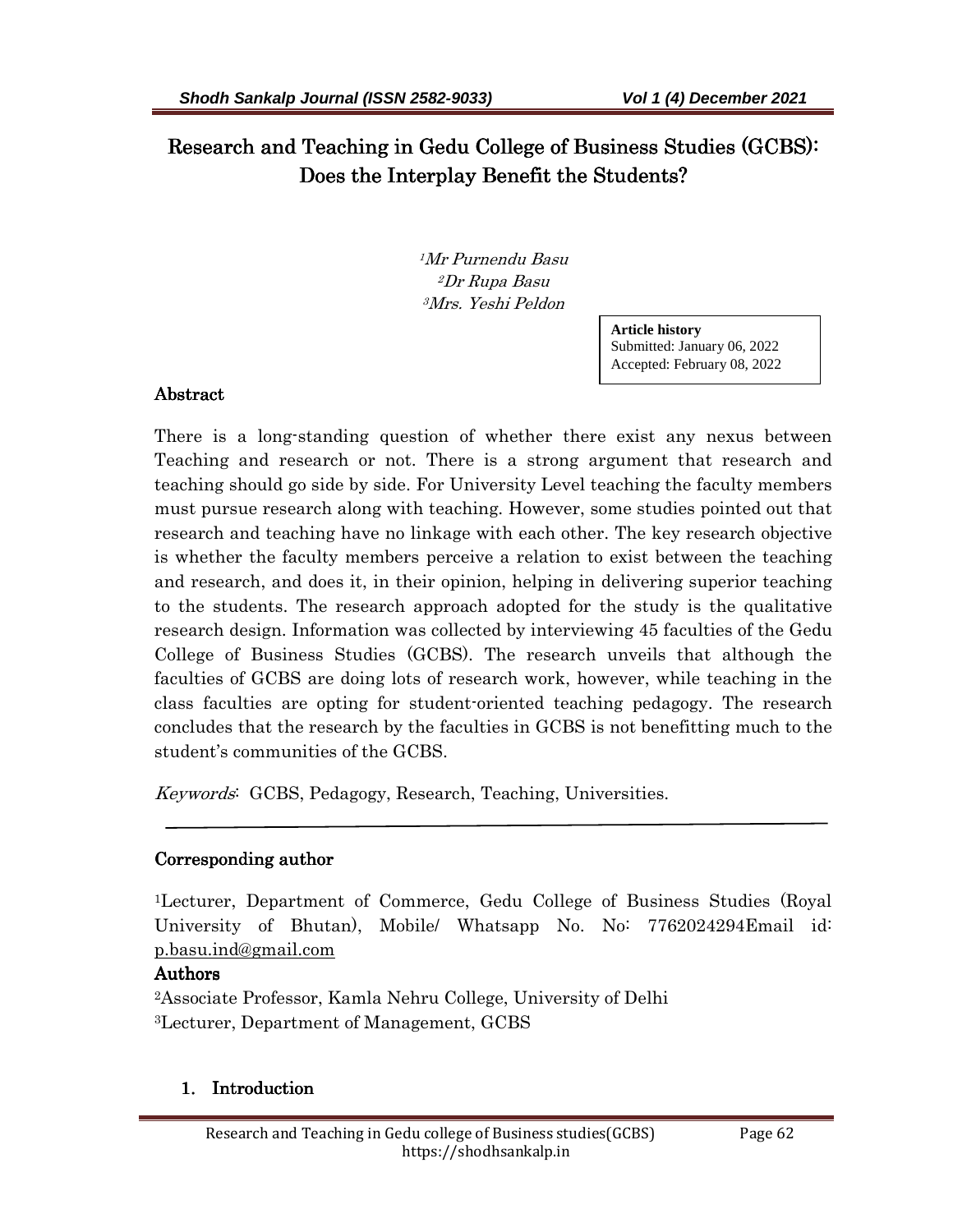There is a long-standing question of whether there exist any nexus between teaching and research or not. The general understanding is teaching and research activity has a strong connection with each other and these two roles are mutually enriching. The convergence of these two roles makes the University environment 'some sort of excellence'. The combination of teaching and research makes the University environment different from other education and Research Institutes. It is important here to understand the definition of Research in the context of teaching and research. Here, research does not mean Nobel Prize-winning research. By the term research, simply implies academics who are interested in understanding why something is the way it is. After the Second World War, the demand for research work increases many folds. This happens because after the second world war most of the countries across the globe started facing scarcity of resources and workforce. There are different views regarding research and teaching. Many academic institutions focus on staff research and teaching. Some researchers suggested that there exists no relationship between teaching and research. They conclude that 'no empirical support is found for the view that establishes link, tight coupling, or "nexus" exists between teaching and research in the university. The current idea of research and teaching is being borrowed from the German Universities in the nineteenth century. The teachers working there need to do refinement the knowledge and develop the perception of the knowledge as infinite and discoverable. In addition to the research role academics also has a teaching role. Most of the studies before 1987 have concluded that there exists no relationship between undergraduate teaching and research. One international study has shown that faculties are regularly evaluated based on both teaching and research; moreover, substantial proportions of the professoriate, including majorities in Russia, the United States, and several Latin American countries, identify teaching rather than research as the cornerstone of their professional lives (Altbach & Lewis, 1997). Some academics believe that there exists a relationship between teaching and research at the individual level as well as between the total research and teaching activity of that particular department. Looking at teaching and research activity at the individual level will not give a clear picture. Most of the Australian Universities focus on the research by the academic staff. The University considers research and teaching components are part of the academic work. The same philosophy was adopted by the British and American Universities. This University focuses on the refinement of the existing knowledge, bring new ideas, and develop the existing knowledge. Neumann (1992) had developed a framework for understanding the relationship between teaching and research. The framework depicts relationships at three levels:--Tangible: Transmission of new knowledge and skills, Intangible: the transmission of approaches and attitude to knowledge, and Global: The University research gives direction for future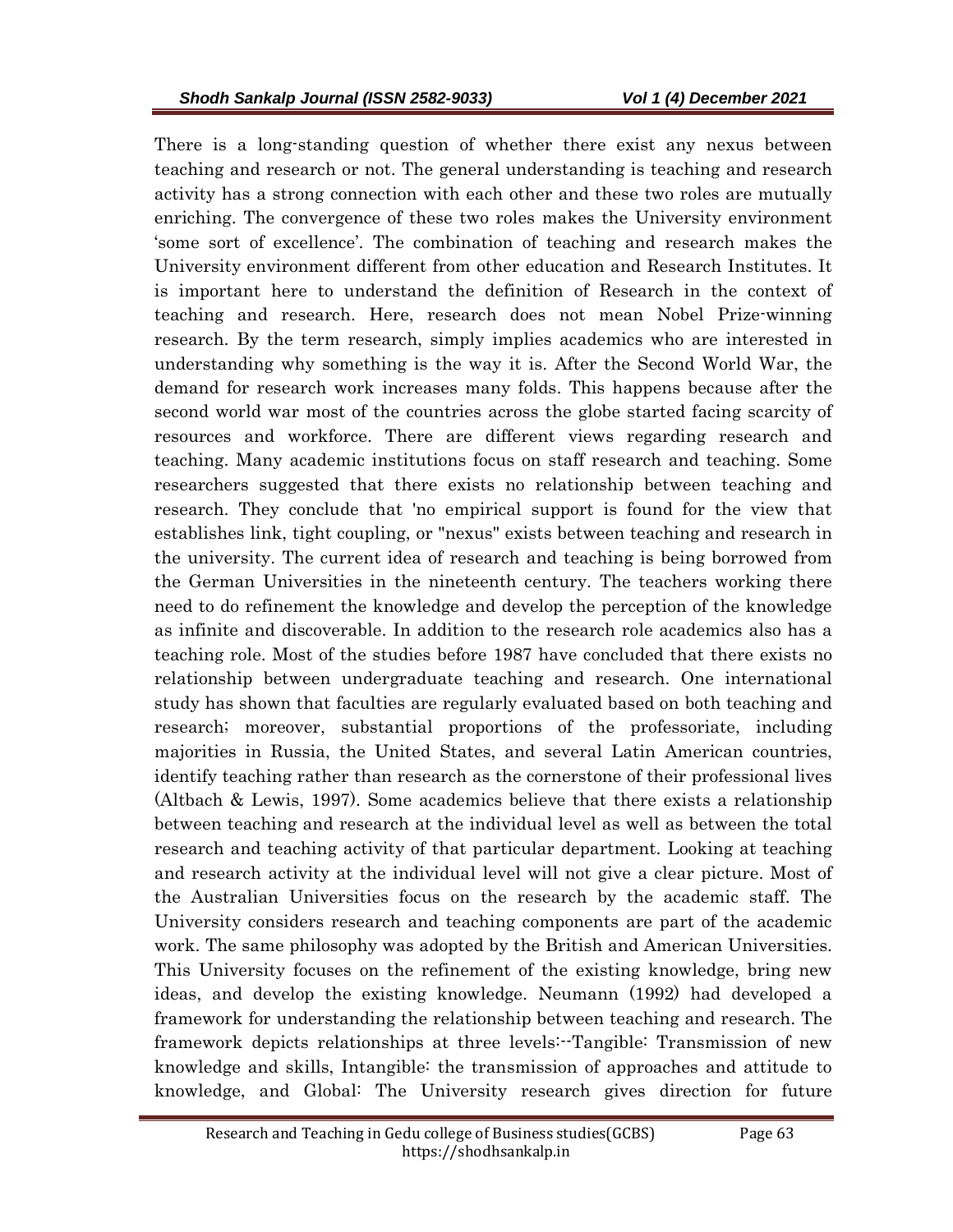development and progress on the subject. Much of the literature pointed out that there exists some relationship between teaching and research capability of the faculty at the university level. Researchers like ); Hawkins and Eisner (1987); Terenzini and Pascareua (1994) found that the relation between teaching and research is weak whereas other groups of researchers argued that a strong correlation exists between teaching and research (Elton 1986; Neumann 1994; Kember, 1997). The research teaching nexus needs further investigation since it was not readily benefitting the students at their earlier career stages. The present study aims to gain an understanding of the beliefs, interpretations, and views academics hold about their work in the context of Research and Teaching in Geddu College of Business Studies.

# 1.1 Rationale of the study:

There is a strong argument that research and teaching should go side by side. The underlying idea is that teachers with updated knowledge of the research work on their subject expertise will be in a better position to impart quality education to their students. A common belief in British, American, and Australian universities is that teaching proficiency depends on the research and scholarly activities (William 1991; Abrahanson 1991). Researchers like Clark (1986, 1987); Gellert (1990) acknowledged that research specialization has a direct impact on teaching. However, Neumann (1992) proclaimed that there is no direct impact of the research carried out by faculty members on their teaching although indirect effects were perceived concerning the contextual interaction.

At GCBS, faculties are undertaking lots of Research on the expectation of improving the teaching proficiency in the college. Any research activity involves the investment of efforts in terms of time, energy, and money. Does this investment of efforts by the GCBS faculties is worthy for the GCBS students? The present study aims to gain an understanding of the beliefs, interpretations, and views academics hold about their work in the context of Research and Teaching in Geddu College of Business Studies. The key research objective is whether the faculty members perceive a relation to exist between the teaching and research, and does it, in their opinion, helping in delivering superior teaching to the students. Through the present study, the researchers explored the nexus that exists between knowledge production and knowledge transmissions in GCBS.

## $1.2$  Organizational background:

Gedu College of Business Studies (GCBS) is a premier business management College under the Royal University of Bhutan. It is located in Gedu, Chukha,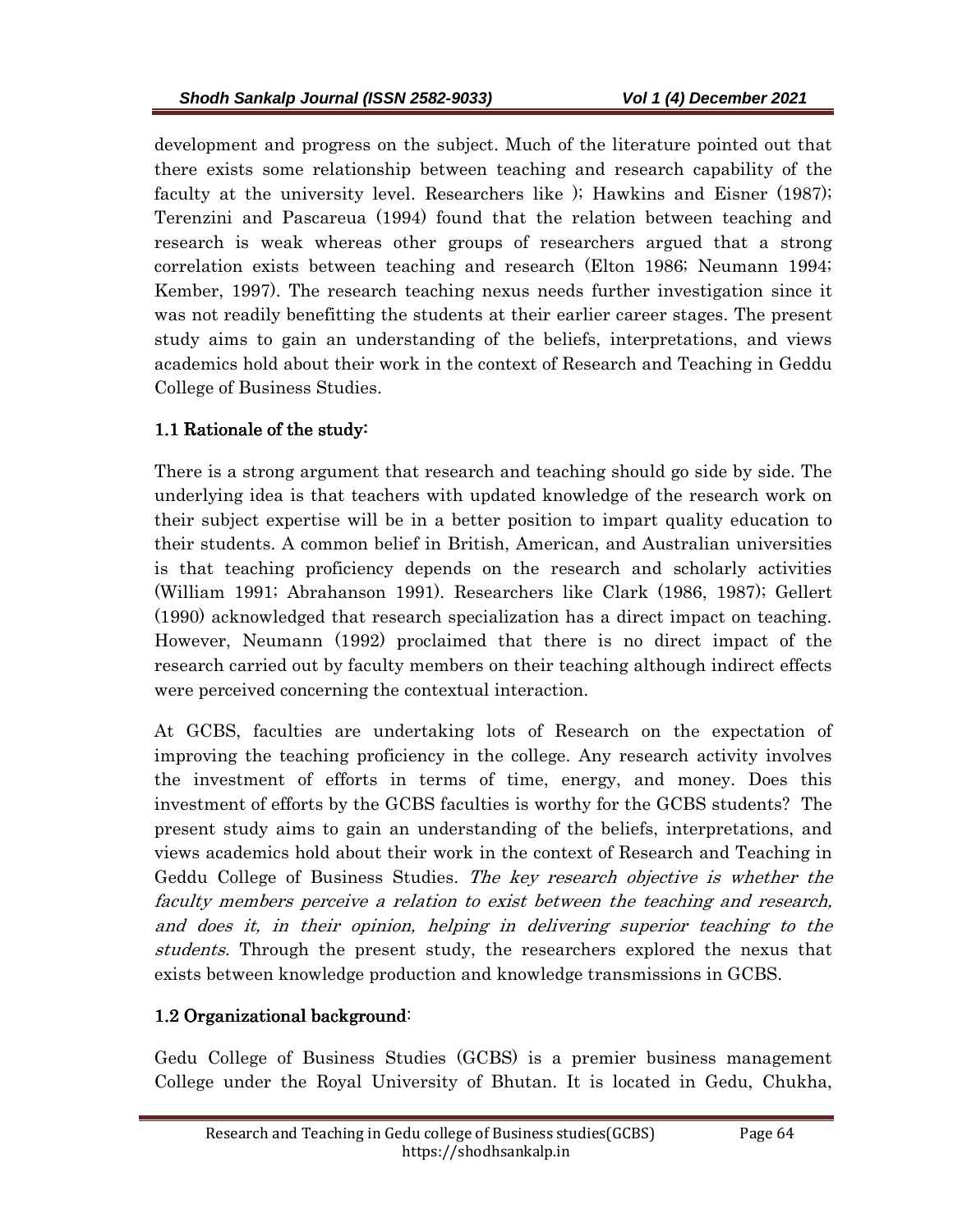Bhutan. Currently, Dr. Sonam Choiden as its second President manages the overall administration, management, and development of the college. The college has 64 faculties, 66 administrative staff, and 1481 enrolled students for the 2019- 2020 academic sessions. (Source: GCBS, HR Department).

# 2.0 Literature review

The research and teaching relationship is perhaps an important topic of discussion in the Higher Education Institute. 40 years back this relationship was identified (Jauch and Gentry, 1976). During the nineteenth century when the modern University system was established the research teaching nexus become the hot topic of discussion among the academician and the policymakers. The present section reviews the different literature to understand the relationship between the research and teaching nexus. A study was conducted at Australian University to understand the student knowledge of the research work of the academic staff. The objective of the study is to know how academic staff research work improves teaching. It is concluded that mathematics department students have no idea about the faculty research activity. The genetics department had little idea about the faculty research. The agricultural department students were aware of their faculty research work. Psychology departments believe that faculty research enhances classroom teaching (Cumming et al., 1976).

Previous studies had confirmed that the role of research activity does not occupy the central position in university teaching activity. Startup (1972) conducted a study in the Sociology department of a university. The result revealed that teaching occupies the first position followed by the Research activity whereas the administrative and associated services are ranked lowest among all the activities, which a faculty performs. A similar finding was there in the research of Hawkins and Eisner (1987). The two researchers conducted a study with the dental students and concluded that the research role was ranked lowest importance for staff. The most demanding role is teaching along with the administrative responsibility. Whereas, Gibbs (1995) added that there exists strong bondage between teaching and research. He further suggested that research and teaching linkages improve the quality of teaching. Pursuing a high standard of research and teaching will bring the faculties together. Likewise study of Slaughter and Leslie, (1997); Bauer et al (1999); Robertson and Bond (2001); Ramirez, (2010) validated the fact that research and teaching should go side by side. The HEI is having growing demand for the trained researchers. The combination of teaching and research is stimulating. The need for a good research track is essential for the recruitment of teachers at the university level. The teachers having good research track and experience can teach well in the class (Askling, 2001; Baldwin 2005; Mayson and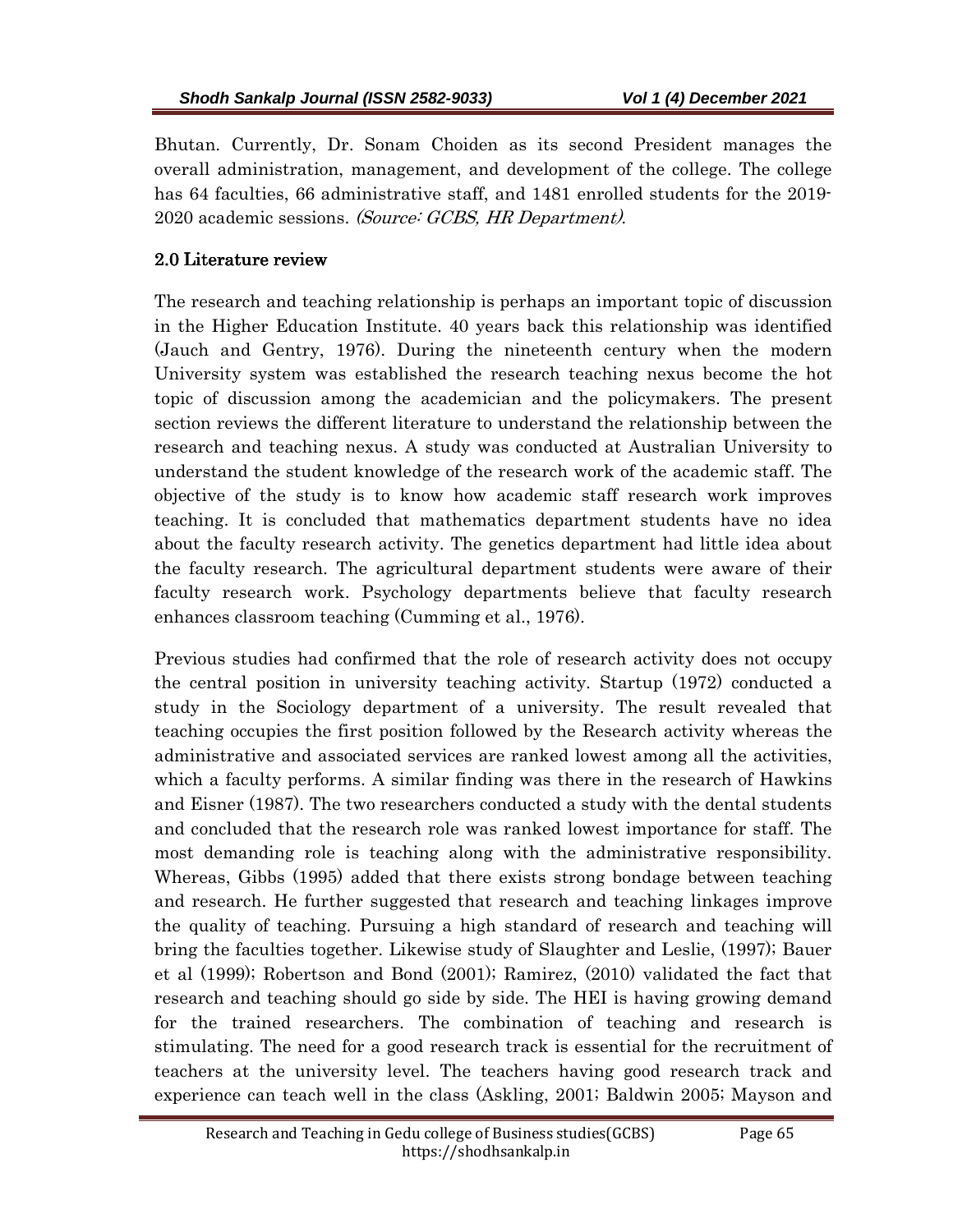Schapper, 2012). The investigation was done by Neumann 1992; Jensen (1998); Smeby (1998); Robertson and Bond (2001) pointed out that the relationship between teaching and research is mutually beneficial both at the individual academic level as well as University level. Most of the higher education institutions across the globe focus on the research work of the faculty members. He further suggested that teaching makes use of the research output, so the two functions have some linkages if not at the individual level or University level but definitely by global level (Tight, 2016). According to the study of Sherab and Dorji (2015), those faculty members who are lacking with basic research skills could not find any relationship between teaching and research activities in the Royal University of Bhutan colleges. Without giving proper training on the research skills to the faculty members enhancing the research culture in the university is futile.

From the above discussion, it is concluded that there is no definite conclusion whether there exists a strong relationship between research and teaching or not. Some groups of researchers are of the view that there exists a strong nexus between teaching and research whereas other groups do not support the claim. Thus, the available studies appear inadequate to establish strong empirical evidence of a positive relationship between university teaching and research, and the majority of the quantitative research on this topic does not yield strong nexus between the research and teaching.

The Model under investigation is:



(Source: Author's analysis Developed by reviewing the literature)

# 2.1 Research gap:

The available studies appear inadequate to establish strong empirical evidence of a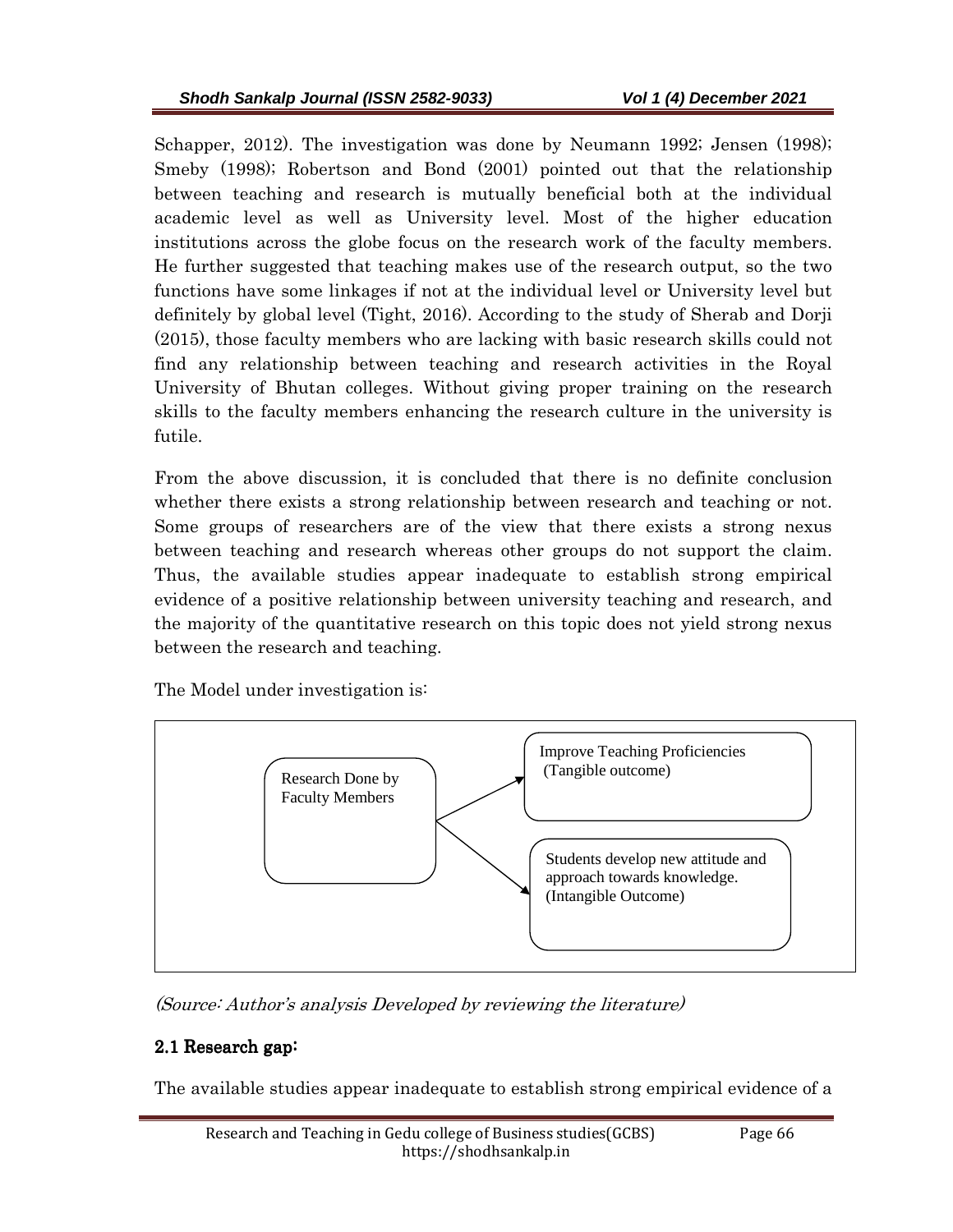positive relationship between university teaching and research and the majority of the research on this topic does not yield strong nexus between the research and teaching. To the knowledge of the researchers, no studies were conducted earlier with GCBS faculty members on this topic so, it creates a knowledge gap for further investigation on the topic.

# $2.2$  Research questions:

- (i) Is there a positive association between faculty members' research capability and effective teaching?
- (ii) Are the students getting benefit from the faculty's research experience?

# 3.1 Research purpose and approach

The purpose of the present research was to explore the association between the faculty member's research capability and effective teaching. The researcher assumed that the faculty member's research capability has no impact on effective teaching. Thus, the research is exploratory. Qualitative research methods seem to be suitable for this research. The qualitative approach involves the subjective assessment of the opinions of the respondents. The information was gathered using a semi-structured interview questionnaire. A face-to-face interview was conducted to collect the information. The HR department of the GCBS has shared the list of faculties. The list includes both academic and administrative faculties of the GCBS. The administrative faculties include Program Leaders, Deans, and the President.

# 3.2 Research design

In this research, statistics were generated using interview questionnaires. The interview responses were transcribed and presented through charts, graphs, and tables.

## 3.3 Study area

The study was restricted to the faculties of GCBS.

# 3.4 Population element

The respondents selected for the study are the current working faculties of the GCBS.

## 3.5 Census study .5 Census study .5 Census study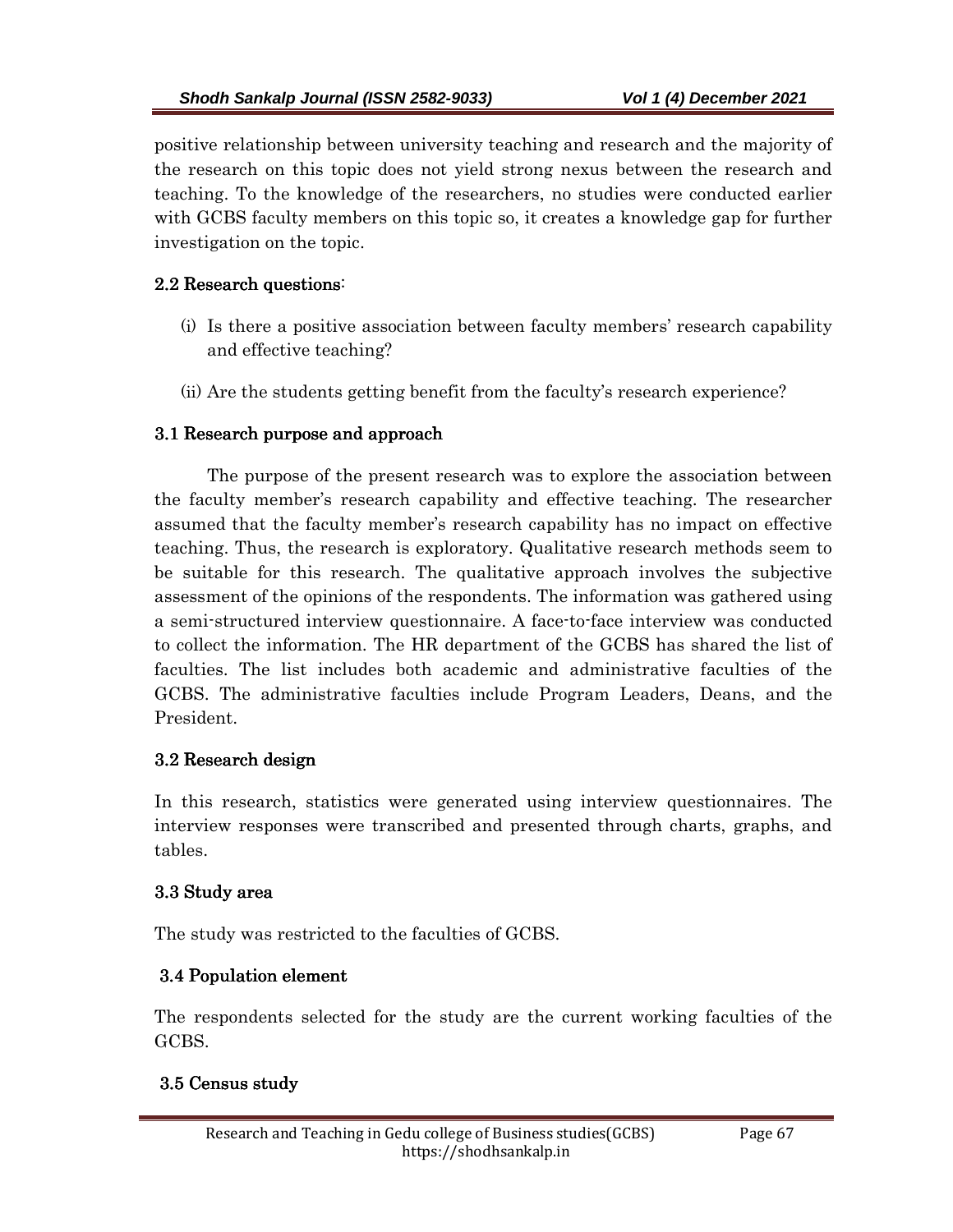Altogether, Sixty-four (64) current faculty members were identified for the interview out of these, 45 agreed to participate in the study for an interview. The faculty list was shared by the HR department of the GCBS.

# 3.6 Population size

Data were collected from 45 faculties only. This is because many faculties were out of campus or not reachable for the interview purpose. Few faculties were reluctant to sit for interviews and discussion. The faculties selected for the study were from the different departments of the organization and working in different positions. This was important because a different level faculty has different kinds of experiences and exposure. All the faculties were having experience and exposure to teaching and research.

# 3.7 Population frame

The population frame for the study was the list of faculties of the GCBS.

# 3.8 Data collection 3.8 Data collection 3.8 collection

Corresponding with the objectives of the present study the relevant data had been obtained from the primary sources.

# 3.9 Development of questionnaire

While developing the interview questionnaire due attention was given to keep it simple and easy to understand. The questionnaire was developed after exhaustively reviewing the literature. Twelve (12) questions were associated to gain an understanding of the relationship between teaching and research in GCBS. Five (5) questions were related to the demographic profile of the respondents. All questions were open-ended interview questions.

## 3.10 Interview mode 3.10 Interview mode

A face-to-face interview was conducted with the faculty members of the College. Each interview was conducted individually mostly in the participant's office. Some of the interviewee responses are recorded in digital media and some responses were recorded in the questionnaire.

## 3.11 Source of information

The sources of the information for the study were the faculties of the GCBS. The interviewee responses were read and re-read several times to extract the theme.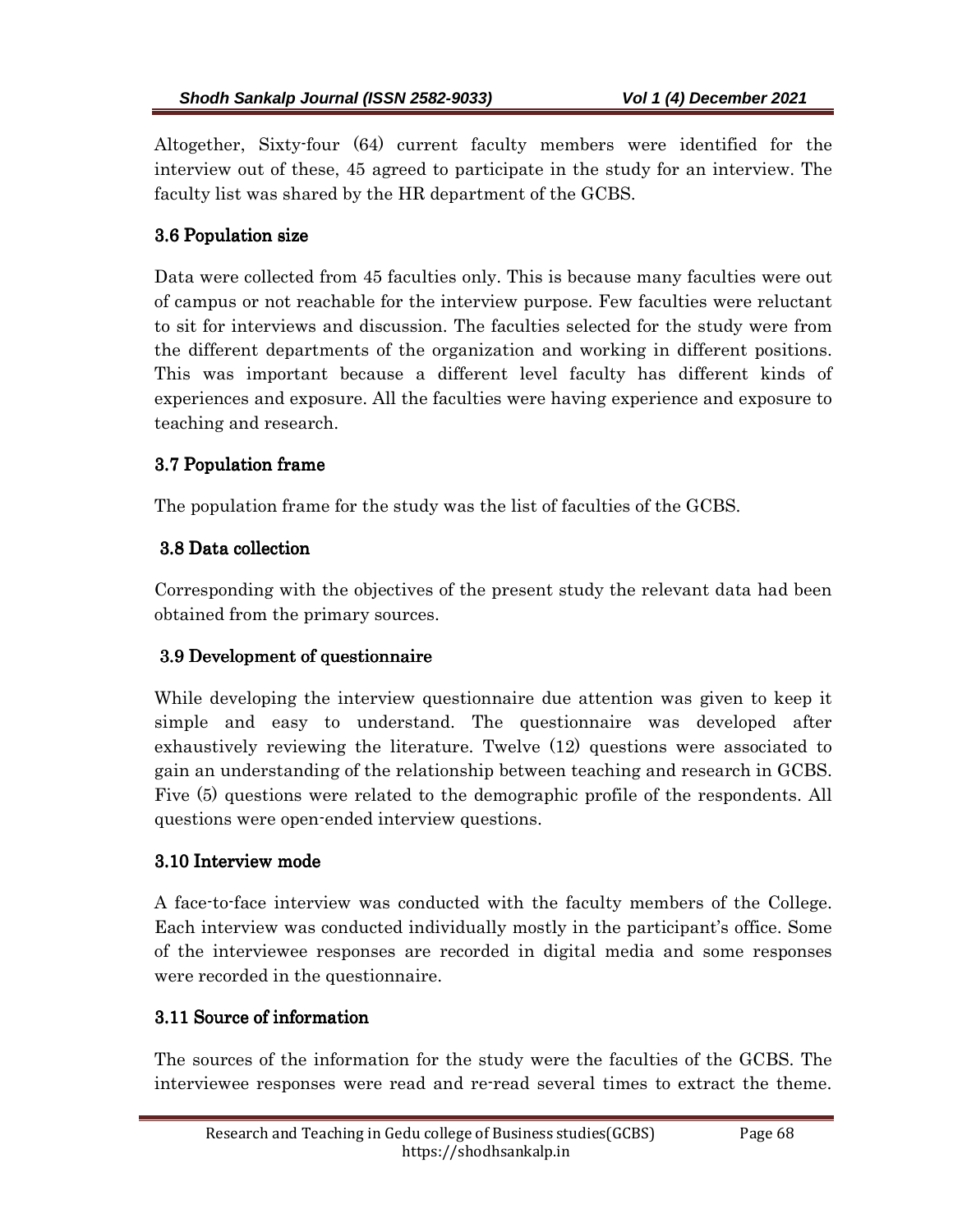The recorded voice clips were played several times to capture the concept. The data collected through interviews were transcribed and coded. The information obtained from these interviews was used to draw some statistical conclusions.

# 3.12 Data analysis technique 3.12 Data analysis technique

The cross tabulation and percentage analysis.

#### 3.13 Statistical tools used for data analysis 3.13 Statistical tools used for data analysis

The statistical tools used for doing the descriptive analysis were mean, percentage, frequency, and standard deviation. SPSS and Microsoft Excel software was used for doing the statistical analysis.

### 4.0 Findings and discussions:

| Variables                             | Frequency      | Percentage (%) |
|---------------------------------------|----------------|----------------|
| Gender                                |                |                |
| Male                                  | 36             | 80%            |
| Female                                | 9              | 20%            |
| Total                                 | 45             | 100%           |
|                                       |                |                |
| Designation                           |                |                |
| PL                                    | $\overline{2}$ | 4%             |
| Dean                                  | $\overline{2}$ | 4%             |
| Asso Lecturer                         | 13             | 29%            |
| Lecturer                              | 24             | 53%            |
| Prof                                  | $\overline{4}$ | 9%             |
| Total                                 | 45             | 100%           |
|                                       |                |                |
| Faculty's Teaching Experience (Years) |                |                |
| $0 - 10$                              | 23             | 51%            |
| $11 - 20$                             | 9              | 20%            |
| 20-above                              | 13             | 29%            |
| Total                                 | 45             | 100%           |
|                                       |                |                |
| Faculty's Research Experience (Years) |                |                |
| $0-5$                                 | 21             | 47%            |
| $10$ -May                             | 10             | 22%            |
| 10 and above                          | 14             | 31%            |

### Table: 4.1 Demographics Details:

Research and Teaching in Gedu college of Business studies(GCBS) Page 69 https://shodhsankalp.in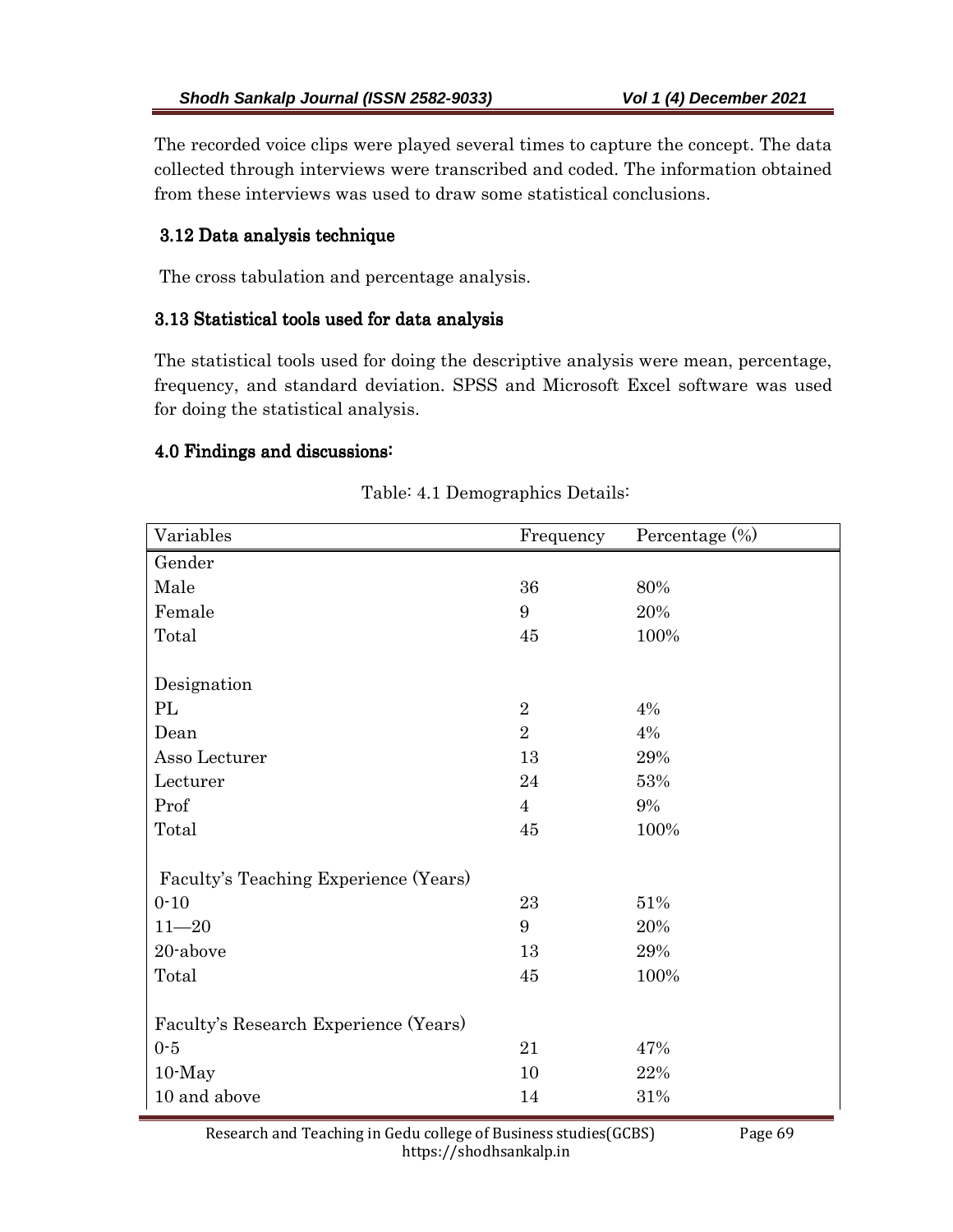| Shodh Sankalp Journal (ISSN 2582-9033) |                | Vol 1 (4) December 2021 |  |  |  |
|----------------------------------------|----------------|-------------------------|--|--|--|
| Total                                  | 45             | 100%                    |  |  |  |
| Faculty's Qualification                |                |                         |  |  |  |
| Bachelor                               | $\overline{2}$ | 4%                      |  |  |  |
| Master                                 | 36             | 80%                     |  |  |  |
| PhD                                    | 7              | 16%                     |  |  |  |
| Total                                  | 45             | 100%                    |  |  |  |

### Source: Authors own source based on survey

## Discussion:

Table 4.1 reports the demographic characteristics of the respondents. The summary statistics indicate that approximately 80 percent of our respondents are males. Majorities of the respondents are working in the lecturer designation (53%). Approximately 51 percent of the respondents are having teaching experience between 0-10 years. Majorities (47%) of lecturers are having research experience between 0-5 years. Approximately 80% percent of the respondents are having a master's qualification.

Table 4.2 Faculty research and effective teaching \* Faculty Designation Cross tabulation

|                 |                                              | <b>Faculty Designation</b> |         |                       |                |      |        |
|-----------------|----------------------------------------------|----------------------------|---------|-----------------------|----------------|------|--------|
|                 |                                              | PL                         | Dean    | Associate<br>Lecturer | Lecturer Prof. |      | Total  |
| Faculty         | researchYes                                  | 4.4%                       | 4.4%    | 17.8%                 | 35.6%          | 2.2% | 64.4%  |
| and<br>teaching | effective $\stackrel{\text{def}}{\text{No}}$ | ----                       | $- - -$ | $11.1\%$              | 17.8%          | 6.7% | 35.6%  |
| Total           |                                              | $4.4\%$                    | $4.4\%$ | 28.9%                 | 53.3%          | 8.9% | 100.0% |

# Source: Author's Analysis based on primary data Discussion:

The table demonstrates that all Program Leaders and the Deans agreed on the fact that there is a strong association between faculty research and teaching. 17.8% of the Associate lecturer acknowledged that there is an association between faculty research and teaching. Whereas, other 11.1% have the opinion that faculty research and teaching are not having any associations at undergraduate level teaching. The opinion is completely different from the academics who are working in lecturer and professor posts. The majority of them agreed on the fact that teaching and research must go side by side and faculty research capability has a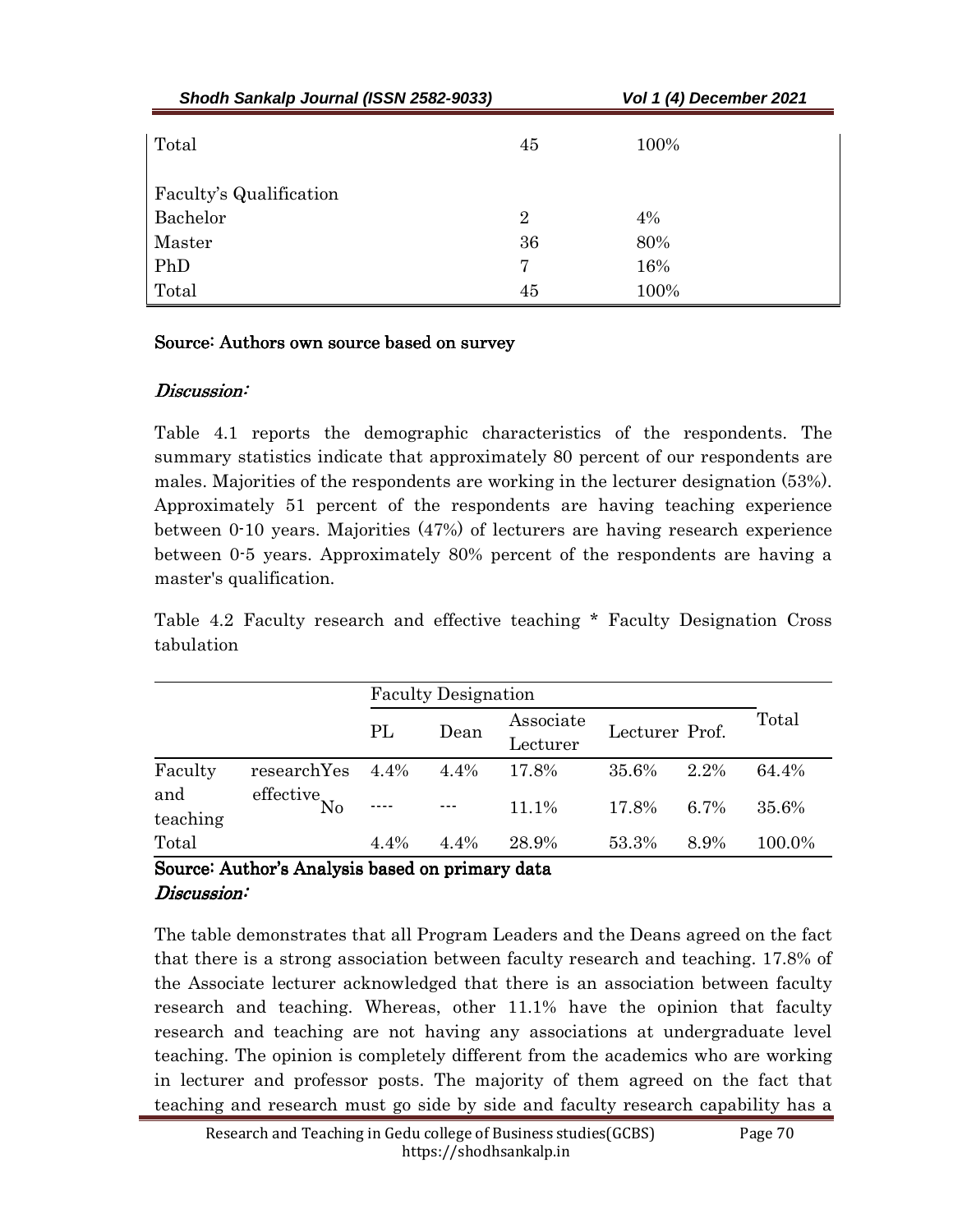strong relationship with faculty teaching. The overall results reveal that 64.4 % of teaching staff agreed on the fact that there exists a positive association between faculty members' research capability and effective teaching. The result is aligned with the result of the previous studies (Robertson and Bond 2001; Baldwin 2005, Geschwind, & Brostrom, 2015). One of the respondents commented that:

 "The nature of subject determines whether there exists any relationship between the teaching and research or not. When the faculty members see the subject matter holistically then they are in a position to establish a link between the teaching and the research work of the faculty. The research and teaching link are possible to establish when research work is interdisciplinary."

Another respondent commented that:

"Association exists till certain extent and specific situation."

Table 4.3 Teaching Approach \* Faculty's Qualification Cross tabulation

|                          |                      | Faculty Qualification |        |            |        |  |
|--------------------------|----------------------|-----------------------|--------|------------|--------|--|
|                          |                      | Bachelor              | Master | <b>PhD</b> | Total  |  |
| <b>Teaching Approach</b> | Research Focus       | -----                 | 26.7%  | 67%        | 33.3%  |  |
|                          | <b>Student Focus</b> | $4.4\%$               | 53.3%  | 8.9%       | 66.7%  |  |
| Total                    |                      | $4.4\%$               | 80.0%  | $15.6\%$   | 100.0% |  |

Source: Author's Analysis based on primary data

## Discussion:

All teaching staffs that are holding bachelor's degrees are doing student focus teaching. This implies these groups of faculties do not discuss their research findings while doing the teaching. However, 53.3% of the staff holding master degree goes for student focus teaching at the undergraduate level and 26.7% of the staff applies research focus teaching. One possible explanation could be teaching in undergraduate courses does not have much linking with the research work. Of those lecturers who are holding Ph.D. degrees, 6.7% of them are doing research focus teaching and 8.9% of the Ph.D. holders are doing student focus teaching. The total majority of the teachers in GCBS prefer the student focus approach in teaching rather than research focus. The findings of the research are similar with the results of the previous studies which acknowledged that teaching occupies the topmost priority in University teaching followed by the research activity (Startup,1972; Hawkins & Eisner 1987; Terenzini & Pascareua 1994) The overall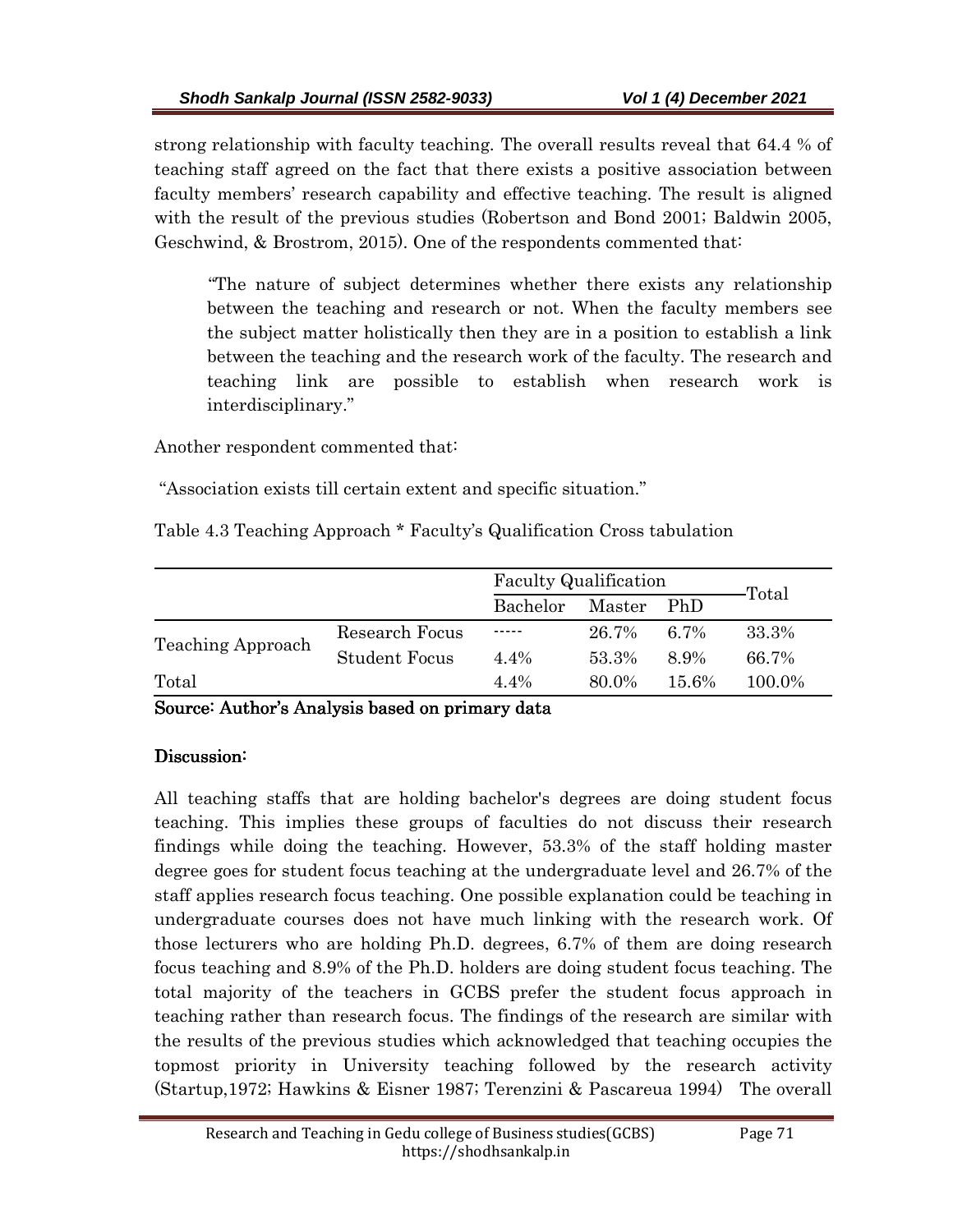statistics revealed that 66.7% of the teaching staffs prefer students focus approach in teaching.

Table 4.4Research work impact on classroom teaching \* Faculty Designation Cross tabulation

|                                     |                 | <b>Faculty Designation</b> |         |                       |                |      |        |  |
|-------------------------------------|-----------------|----------------------------|---------|-----------------------|----------------|------|--------|--|
|                                     |                 | PL                         | Dean    | Associate<br>Lecturer | Lecturer Prof. |      | Total  |  |
| Research                            | workYes $2.2\%$ |                            | 2.2%    | 11.1%                 | 15.6%          | 2.2% | 33.3%  |  |
| impact on class room No<br>teaching |                 | $2.2\%$                    | 2.2%    | 17.8%                 | 37.8%          | 6.7% | 66.7%  |  |
| Total                               |                 | $4.4\%$                    | $4.4\%$ | 28.9%                 | 53.3%          | 8.9% | 100.0% |  |

### Source: Author's Analysis based on primary data Discussion:

50% of the program leaders and Deans agree to the fact that research work has an impact on classroom teaching. The remaining 50% has opined that for teaching the undergraduate module the research work done by the faculties has a negligible impact on the classroom teaching of the GCBS. One possible reason could be faculties of the GCBS are engaged in the research of some different topic whereas; their subject or teaching module is different. So, the knowledge that is generated through the research work of the faculties is not disseminated in the classroom teaching. 11.1% of the associate lecturers believe that research work has an impact on classroom teaching. 17.8% of associate lecturers and 37.8% of the lecturer revealed that the faculty's research work has a negligible impact on classroom teaching. The overall results reflect that 66.7% of the faculties believe that research work has no impact on classroom teaching in GCBS. Approximately 33% of the faculties think that their research findings have some implication in classroom teaching.

 One Professor revealed, "For undergraduate teaching, the faculty research work is not having much impact in classroom teaching."

 At the same time, another faculty member acknowledged during the interview "Faculty research work may have some influence in the classroom teaching for a particular topic."

One of the respondents commented that

 "Teaching was believed to be informed by the process and outputs of academics engaging in research and consultancy."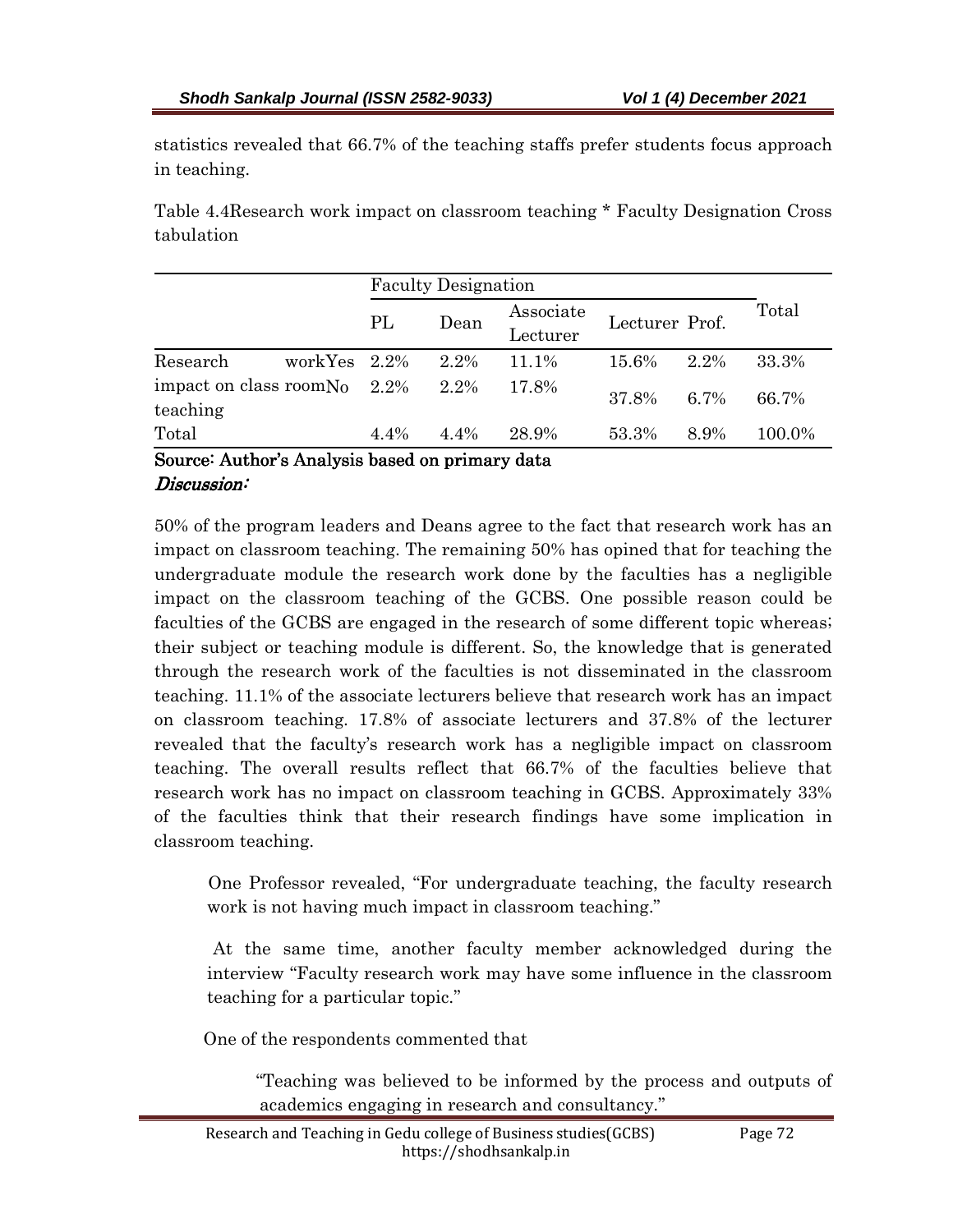### 5.0 Conclusions

There is no single generally accepted meaning of the term research. To count as research in the academic field involves a systematic process of investigation. This systematic process is carefully designed and executed concerning relevant methodological principles. There are different forms of research taking place in the GCBS and it makes it difficult to relate research–teaching nexus. This is because different forms of inquiry or research vary in terms of how they can be integrated into student learning activities. Thus, the relationship between research and teaching has become one of the most highly charged issues in GCBS. Teaching and research activities can be interrelated in several ways. In the GCBS, the research encompasses a variety of forms of knowledge production. The study concludes that the majority of the faculty members in GCBS adopted students focus teaching. The possible reason for this could be the unsuccessful integration of the curriculum structure with the research. The syllabus of the GCBS is designed with more student-focused and inquiry-based pedagogies. The interesting part of the research findings is that though the majority of the faculties believe that faculty's research and effective teaching has a strong nexus but, the majority adapt the student focus teaching rather than research-based teaching. Further, it is investigated through the research that there are different characteristics of the relationship between research and teaching. First, research–teaching relationships can be specific in form, or more diffuse or indirect in character. In the majority of the cases, however, the research–teaching relationship is more diffuse. This conclusion has arrived while transcribing the interviewee's response. Many senior faculties have agreed on the fact that research's impact on teaching is indirect or diffuse. Further, it is concluded that when staff research is referred to in lectures or research outputs are included in reading lists then research is strongly integrated with the teaching. Some faculty members commented that when research is strongly integrated with teaching then it is used deliberately to shape the learning activities of the students. In such a situation, students are not just the recipients of knowledge rather they develop inquisitiveness and inclination towards the research. Some faculty members think that for some modules it is possible to integrate the research outcome with the teaching at the same time for few modules are driven by the 'content coverage' mentality for fulfilling the accreditation requirement.

The research unveils that although the faculties of GCBS are doing lots of research projects, however, while teaching in the class faculties are opting for studentoriented teaching pedagogy. Therefore, it can be concluded that the research by the faculties in GCBS is not benefitting much to the student communities of the GCBS. However, the faculty research is producing new knowledge that is providing a stepping-stone for the growth and development of the University as well as of the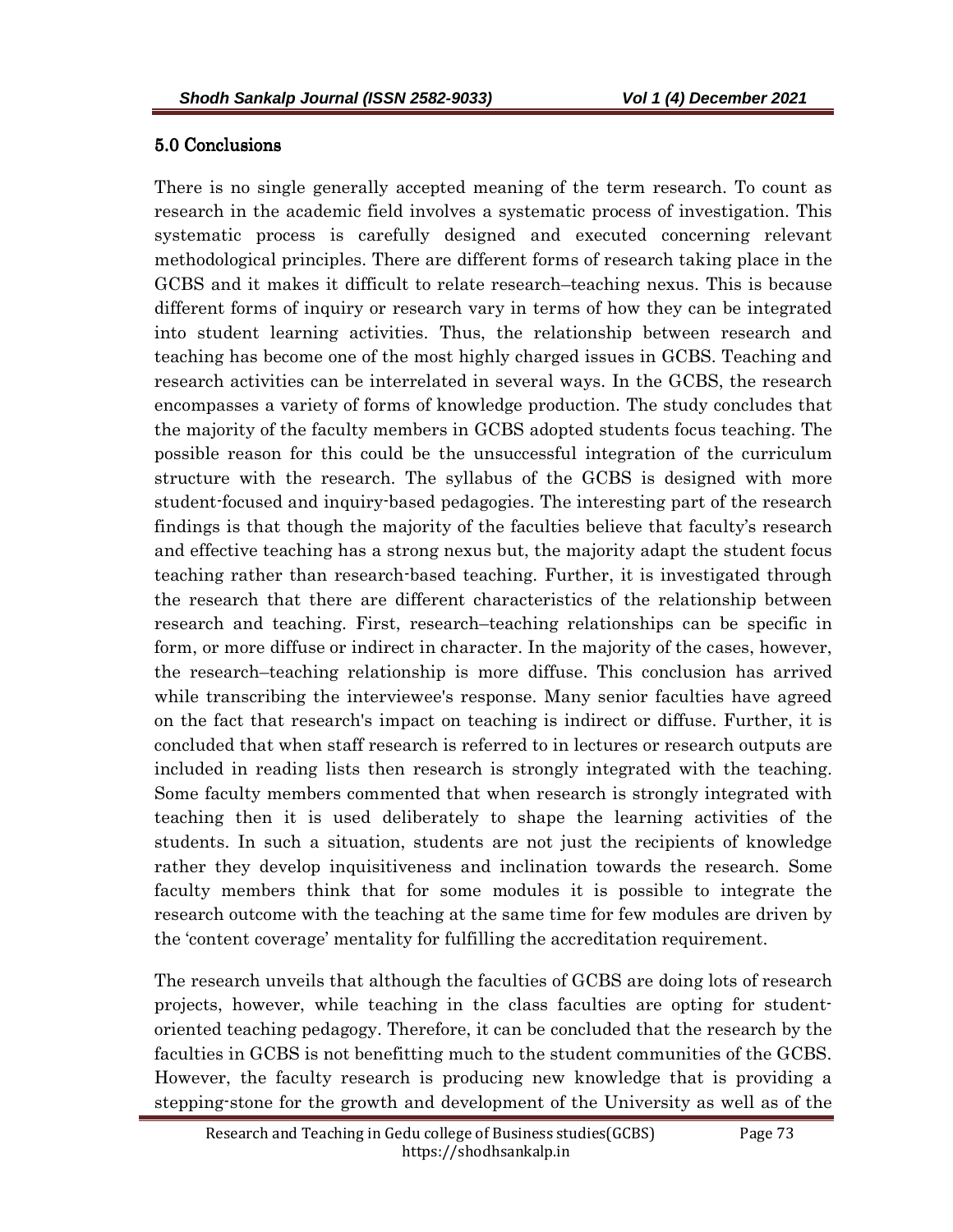nation as a whole.

#### 5.1 Suggestions and recommendations

Based on the findings following suggestions are given:

- i. The faculties must be provided with the research training. Therefore, there is scope for further improvement.
- ii. GCBS may adopt *research-led* teaching practices for some modules. For adopting such practice, the curriculum needed to be structured around subject content, and the content selected is directly based on the specialist research interests of the lecturers. Therefore, there exists ample scope for further investigation in this matter.
- iii. The study recommends that teaching staff must be allocated the subject, which is linked with their research interest or area. In this way, it is possible to foster the relationship between research and teaching.
- iv. To improve the faculty's research skills they should be encouraged to research the area in which they are doing the teaching. When the research and teaching are in the same area and direction then the benefit of synergies can be achieved.

## 5.2 Limitations

- (i) The study result accuracy depends upon the information provided by the respondent. Sometimes, the respondents could not provide the exact information due to various reasons like his/her mood, privacy, or security. Therefore, 100 percent surety of exact information may not exist.
- (ii) The interview was conducted with only 45 faculties. Therefore, the result cannot be generalized for every college under the Royal University of Bhutan.
- (iii)The faculties may not able to give accurate information because of security and privacy reasons so there are chances of biased information.

# 5.3 Scope for further research

Based on research, the following suggestions are offered for conducting future research in the area of nexus between teaching and research in GCBS.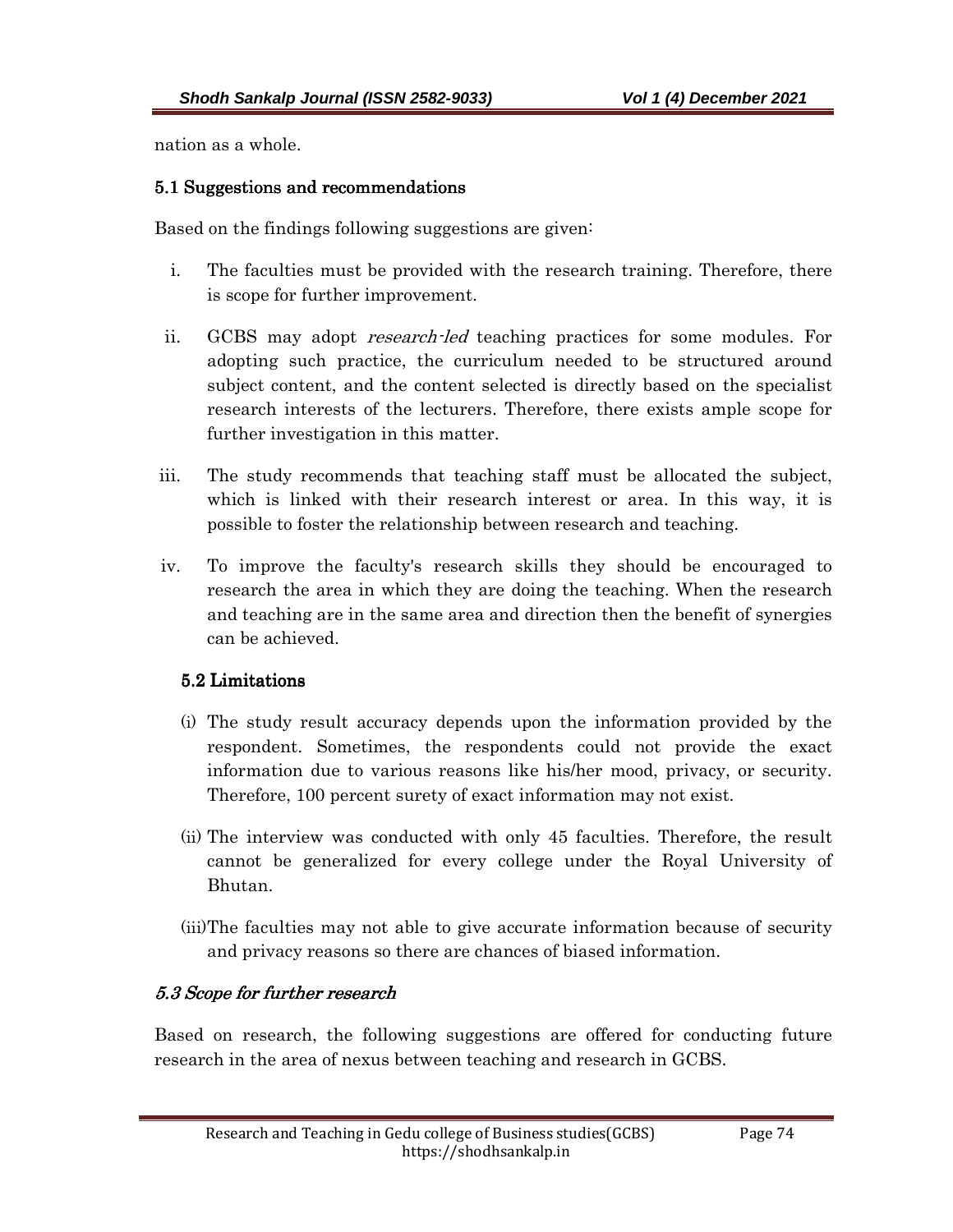- [1] A study may be conducted with more faculties involved in doing research and teaching simultaneously.
- [2] A study may be designed involving the student participant's perceptions of faculty's research and teaching.
- [3] The research-led teaching was found to be useful. This field might be explored for further investigation.

### Acknowledgement

The authors are thankful to GCBS management for supporting this research work.

### Declaration of conflict of interest

The authors declared no potential conflicts of interest with respect to the research, authorship, and/or publication of this article.

## Funding

The authors received financial support from GCBS for this research.

## References:

- Abrahamson, S. (1991). The dominance of research in the staffing of medical schools: time for a change? *The Lancet, 337*(8757), 1586-1588.
- Altbach, P. and Lewis, L. (1997). 'The academic profession in international perspective', in Altbach, P. (ed.), The International Academic Profession: Portraits of Fourteen Countries. Princeton, NJ: Carnegie Foundation for the Advancement of Teaching, pp. 3–48.
- Askling, B. (2001). Higher education and academic staff in a period of policy and system change. Higher Education, 41(1–2), 157–181.
- Baldwin, G. 2005. The Teaching–Research Nexus: How Research Informs and Enhances Learning and Teaching in the University of Melbourne. Melbourne: University of Melbourne, Centre for the Study of Higher Education.
- Bauer, M., Marton, S., Askling, B., & Marton, F. (1999). Transforming universities: Changing patterns of governance, structure, and learning in Swedish higher education. London: Jessica Kingsley.

Clark, B. R. (1986). The higher education system: Academic organization in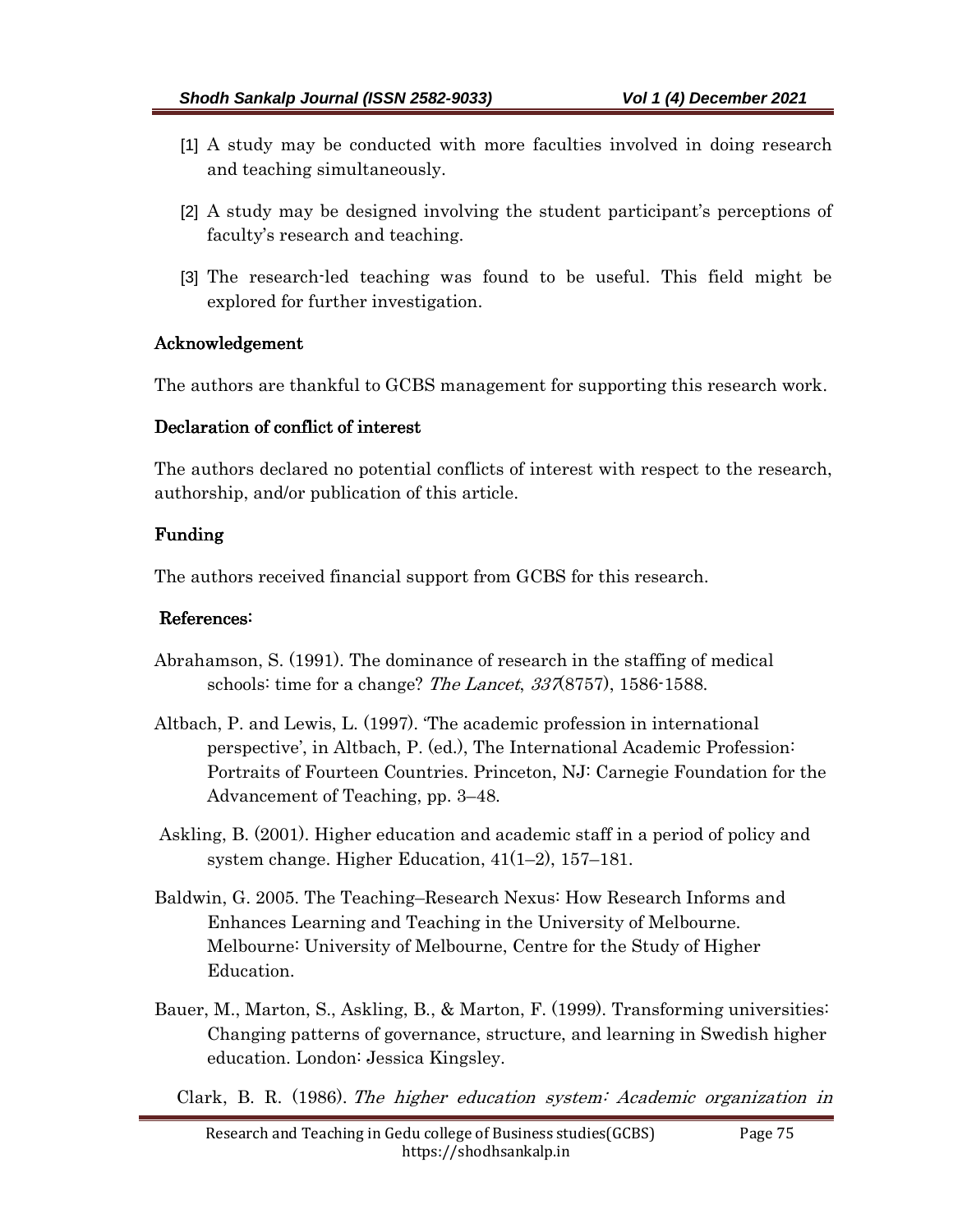cross-national perspective. Univ of California Press.

- Clark, B. R. (1987). The Academic Life. Small Worlds, Different Worlds. A Carnegie Foundation Special Report. Princeton University Press, 3175 Princeton Pike, Lawrenceville, NJ 08648.
- Coate, K., R. Barnett, and G. Williams. 2001. "Relationships Between Teaching and Research in Higher Education in England." Higher Education Quarterly 55 (2): 158–174.
- Cumming, G., Macbean, I.T., Mclaughlin, L., & Woodhouse, D. (1976) Aims and Methods in University Education, Australian University, 14 (2), pp. 177-191.
	- Elton, L. (1986). Research and teaching: symbiosis or conflict. *Higher* Education, 15(3-4), 299-304.
	- Gellert, C. (1990). Academic inquiry and advanced training. International perspectives of a changing paradigm. Research and teaching at universities, international and comparative perspectives.
- Geschwind, L., & Broström, A. (2015). Managing the teaching–research nexus: Ideals and practice in research-oriented universities. Higher Education *Research & Development, 34*(1), 60-73.
- Hawkins, C.H. & Eisner, J.E. (1987) Dental Students' Perceptions of the Difficulty of Faculty Positions, Journal of Dental Education, 51 (10), pp. 578-582.
- Jauch, L., and J. Gentry. 1976. "Perceptions of Faculty Evaluation in the Soft Sciences: A Case Study." Research in Higher Education 5: 1259–1170.
- Jensen, J. (1998), Research and teaching in the universities of Denmark: Does such interplay really exist? Higher Education 17,1–26. Krause,
- Kember, D. (1997). A re-conceptualisation of the research into university academics' conceptions of teaching. Learning and Instruction, 7(3), 255–275. https://doi.org/10.1016/S0959-4752(96)00028-X
- Mayson, S., & Schapper, J. (2012). Constructing teaching and research relations from the top: An analysis of senior manager discourses on research-led teaching. Higher Education, 64(4), 473–487.
- Neumann, R. (1992) Perceptions of the teaching–research nexus: a framework for analysis. Higher Education 23 (2), 159–171. Neumann,
- Neumann, R. (1994). The Teaching-Research Nexus: Applying a Framework to University Students' Learning Experiences. European Journal of Education, 29(3), 323. https://doi.org/10.2307/1503744